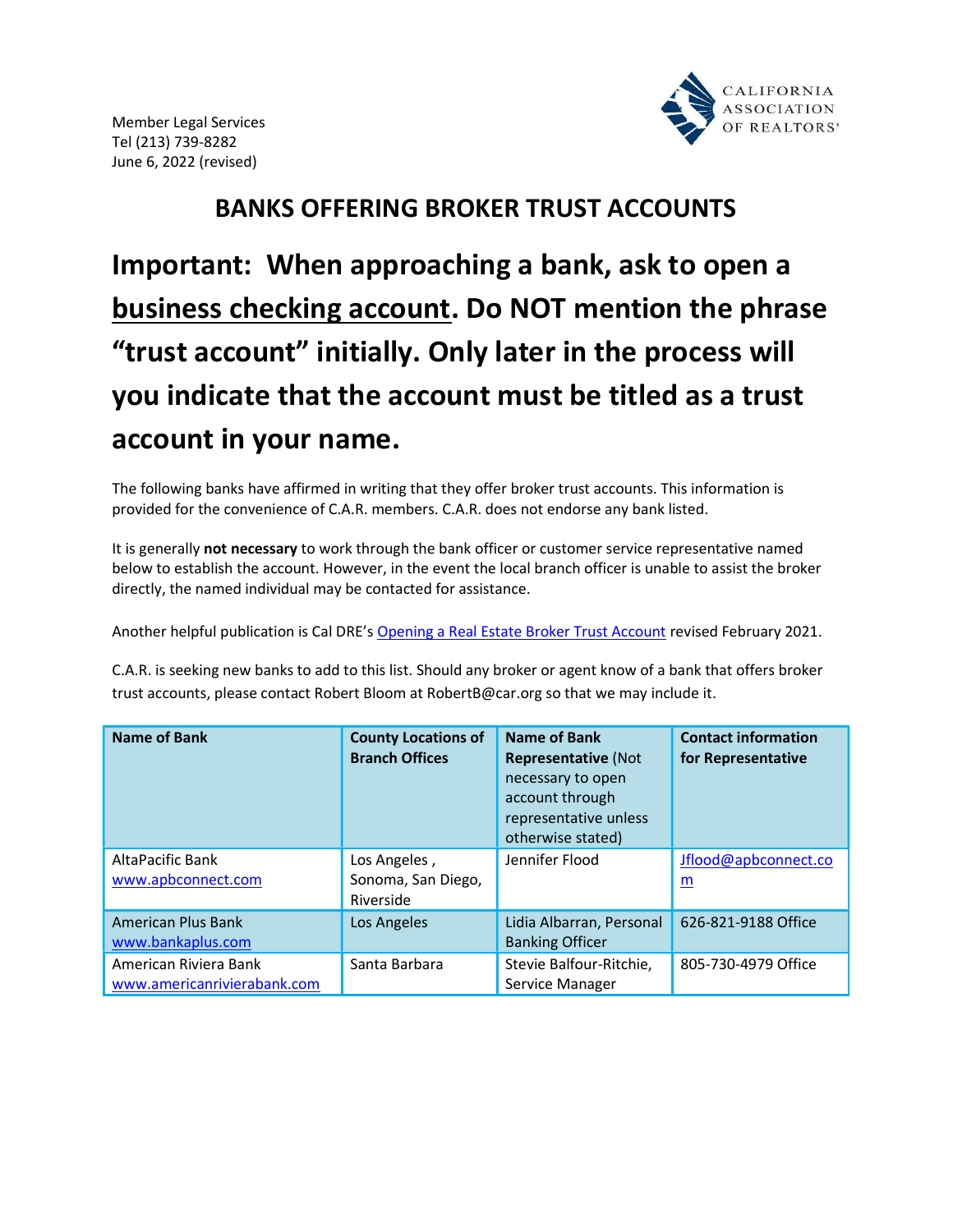| AmericanWest Bank<br>www.awbank.net                        | San Diego, Los<br>Angeles, Riverside,<br>Sacramento, Placer,<br>Butte, Siskiyou,<br>Tehama, Nevada,<br>San Bernardino,<br>Shasta, Yolo           | Susan Arroyo, Client<br><b>Services</b>                                                                                              | 800-772-5479 Office<br>541-282-5130 Fax                                            |
|------------------------------------------------------------|--------------------------------------------------------------------------------------------------------------------------------------------------|--------------------------------------------------------------------------------------------------------------------------------------|------------------------------------------------------------------------------------|
| <b>Bank of Feather River</b><br>www.bankoffeatherriver.com | Sutter                                                                                                                                           | Fawn Dulai, CAMS<br>VP/Operations<br>Compliance<br>Manager/BSA Officer                                                               | 530-790-2558 Office<br>530-790-2557 Fax<br>fawn.dulai@bankoffeat<br>herriver.com   |
| <b>Bank of Marin</b><br>www.bankofmarin.com                | Marin, Sonoma,<br>Napa, and Alameda                                                                                                              | John R. Jacobs, Vice<br>President                                                                                                    | JohnJacobs@BankofMa<br>rin.com                                                     |
| Bank of Southern California<br>www.banksocal.com           | San Diego, Riverside                                                                                                                             | Ashley Lopez, VP  <br><b>Relationship Manager</b>                                                                                    | 619-849-5745<br>ALopez@banksocal.co<br>m                                           |
| <b>Bank of the West</b><br>www.bankofthewest.com           | San Francisco                                                                                                                                    | Jonathan Courtney<br>BP, Branch Manager                                                                                              | 415-765-4857 Office<br>415-781-3217 Fax<br>Jonathan.Courtney@Ba<br>nkOfTheWest.com |
| California Bank & Trust<br>www.calbanktrust.com            | Los Angeles, Orange,<br>San Diego, San<br>Francisco,<br>Sacramento Santa<br>Clara, Alameda,<br>Fresno, Riverside,<br>Ventura & other<br>counties | No representative was<br>specified but the bank<br>gave assurances that<br>any branch will be able<br>open a broker trust<br>account |                                                                                    |
| <b>Citizens Business Bank</b><br>www.cbbank.com            | Los Angeles, San<br>Bernardino,<br>Riverside, Fresno,<br>Tulare, Madera,<br>Kern, Orange, San<br>Diego                                           | <b>Specialty Banking</b><br>Department. Contact<br>this department<br>directly                                                       | 626-564-6243 Office                                                                |
| ComericA<br>www.comerica.com                               | San Diego                                                                                                                                        | Justin Sinkiewicz<br><b>Business Development</b><br>Manager                                                                          | 858-676-1635                                                                       |
| <b>Community Bank</b><br>www.cbank.com                     | Los Angeles,<br>Riverside, San<br>Bernardino, Orange                                                                                             | Aubrey T. Walden, SVP<br><b>Treasury Banking</b><br>Manager                                                                          | 626-568-2132 Office<br>310-613-9058 Cell<br>awalden@cbank.com                      |
| Community Bank of Santa Maria<br>www.yourcbsm.com          | Santa Barbara                                                                                                                                    | Natalie Barragan,<br>Senior VP Operations<br>Administrator                                                                           | 805-922-2900 Office<br>805-349-2313 Fax                                            |
| <b>Community First Bank</b><br>www.community1bank.com      | Sacramento &<br>Placer                                                                                                                           | Gretchen Eischen<br>Senior VP, Business<br>Development                                                                               | direct: (916) 724-2433<br>fax (916) 283-8060<br>geischen@community1<br>bank.com    |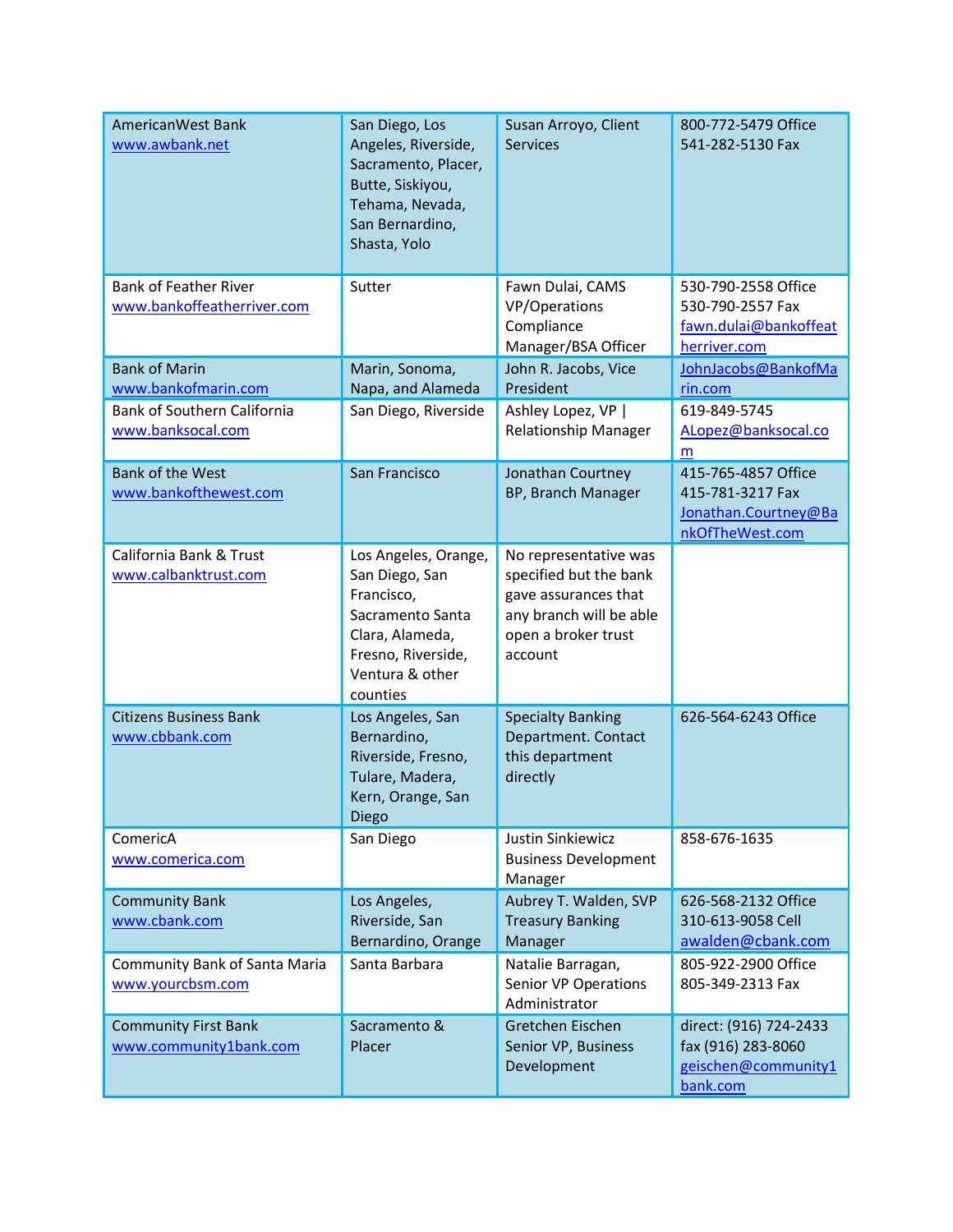| Eastern Sierra Community Bank<br>www.ovcb.com         | Inyo & Mono                                                                                               | Wendy Burth, EVP-<br><b>Retail Banking Group</b>                                                                                                                                               | 209-844-7556 Office                                                                  |
|-------------------------------------------------------|-----------------------------------------------------------------------------------------------------------|------------------------------------------------------------------------------------------------------------------------------------------------------------------------------------------------|--------------------------------------------------------------------------------------|
| <b>East West Bank</b><br>www.eastwestbank.com/        | Los Angeles, Orange,<br>San Diego, Santa<br>Clara, Sacramento,<br>San Mateo,<br>Alameda, San<br>Francisco | Rebecca Proctor, First<br>Vice President,<br><b>Specialty Deposit</b><br><b>Services</b><br>Sherry Mosallaei, Vice<br>President, Relationship<br>Manager, Specialty<br><b>Deposit Services</b> | 626-768-6244 Office<br>310-995-1115 Cell<br>626-768-6243 Office<br>626-755-3168 Cell |
| <b>Exchange Bank</b><br>www.exchangebank.com          | Sonoma, Placer,<br>Contra Costa, Santa<br>Clara                                                           | <b>Customer Service</b>                                                                                                                                                                        | 707-524-3000 Office                                                                  |
| <b>First Bank</b><br>www.firstbanks.com               | Los Angeles,<br>Riverside                                                                                 | Yong Wong, Branch<br>Manager                                                                                                                                                                   | 213-625-1888 Office                                                                  |
| <b>First Northern Bank</b><br>www.thatsmybank.com     | Solano, Yolo,<br>Sacramento, &<br>Placer                                                                  | Karen P. Walker, VP<br>Operations<br>Administrator                                                                                                                                             | 707-678-7864 Ext. 2164<br>707-678-7891 Fax                                           |
| <b>HomeStreet Bank</b><br>https://www.homestreet.com/ | San Diego                                                                                                 | Javier E. Metoyer, AVP<br><b>Business Development</b><br>Officer                                                                                                                               | 619-770-8239 Direct<br>619-438-6430 Office                                           |
| HSBC Bank USA, N.A.<br>www.us.hsbc.com                | Los Angeles, Orange,<br>San Diego, Santa<br>Clara, Sacramento,<br>San Mateo,<br>Alameda, San<br>Francisco | <b>Escrow Accounts</b><br>Department or<br><b>Business Customer</b><br>Service                                                                                                                 | 877-472-2249 Office                                                                  |
| Lighthouse Bank<br>www.lighthousebank.net             | Santa Cruz                                                                                                | <b>Customer Service</b>                                                                                                                                                                        | 831-600-4000 Office                                                                  |
| Montecito Bank & Trust<br>www.Montecito.bank          | Santa Barbara &<br>Ventura County                                                                         | No representative was<br>specified but the bank<br>gave assurances that<br>any branch will be able<br>open a broker trust<br>account                                                           | 805-963-7511 Office<br>800-348-0146 Toll Free                                        |
| Oak Valley Community Bank<br>www.ovcb.com/            | Stanislaus,<br>Tuolumne & San<br>Joaquin                                                                  | Wendy Burth, EVP-<br><b>Retail Banking Group</b>                                                                                                                                               | 209-844-7556 Office                                                                  |
| OneWest Bank<br>https://www.owb.com                   | Los Angeles, Orange,<br>San Diego & Ventura                                                               | Gordon Lenarth, First<br>VP, Deposit & Payment<br>Solutions                                                                                                                                    | 626-535-5015 Office<br>866-451-3065 Fax                                              |
| Presidio Bank<br>https://www.presidiobank.com         | San Francisco                                                                                             | <b>Fred Bailard</b>                                                                                                                                                                            | 415-229-8402 Office<br>415-686-5537 Cell<br>415-398-3111 Fax                         |